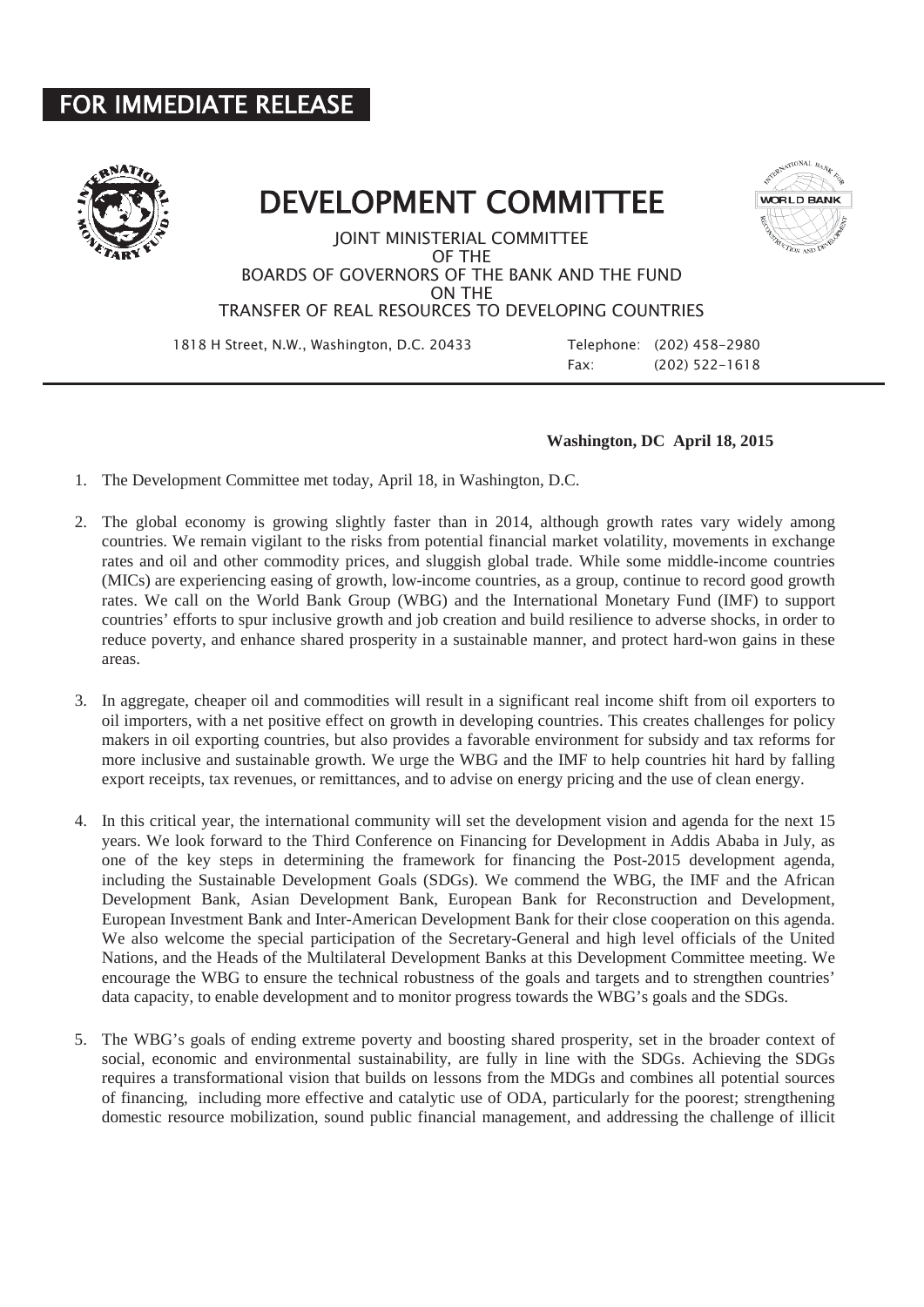finance; promoting private finance and investment; and coordinating action on global issues. We expect the WBG and the IMF to continue to work in partnership with governments, the UN, multilateral institutions, bilateral agencies, civil society and the private sector, as well as with the new development institutions, within their respective mandates.

- 6. We welcome efforts to deepen local financial markets and improve the policy and regulatory environments to address risk, and catalyze investment from traditional and non-traditional, institutional and other public and private investment sources and the development of innovative solutions to global challenges. IFC and MIGA have a distinct and critical role in engaging the private sector to implement this ambitious agenda.
- 7. We urge the WBG to enhance its support for sustainable infrastructure development and financing, an enabling environment to mobilize private long-term finance for commercially-viable projects, and strengthening public and private partnerships, including through the recently approved Global Infrastructure Facility (GIF).
- 8. IDA and IFC's rapid response, in coordination with other partners, was critical to contain and mitigate the Ebola outbreak and we encourage the WBG to continue to support the affected countries in the recovery. Looking ahead, we encourage the WBG to explore, in coordination with other international actors, the potential of a Pandemic Financing Facility to mobilize and leverage public and private resources, including insurance mechanisms, to help countries receive rapid funding in the face of an outbreak based on strong preparedness plans. We commend the IMF for its support to Ebola-affected countries and for creating the Catastrophe Containment and Relief Trust. We welcome the approach of the Global Financing Facility in Support of Every Woman Every Child to be launched in Addis Ababa. We also note the importance of addressing hunger and malnutrition.
- 9. Enhancing and accelerating gender equality is central to a comprehensive vision of sustainable development. We look forward to the renewed gender strategy later this year and its implementation in the context of the one WBG approach.
- 10. Achieving the SDGs will also require countries to deal with the challenges and consequences of climate change and natural disasters. We commend the WBG commitment to mainstream low-carbon development and Disaster Risk Management while maintaining focus on its poverty eradication mandate. We encourage the WBG to further enhance its efforts and financing to contribute to the success of the 21st Conference of the Parties of the UNFCCC in Paris. We take note of the WBG and IMF work on appropriate market-based solutions and energy policy reforms.
- 11. We encourage the WBG to continue to implement its new strategy and complete the associated reforms, including the Expenditure Review, in order to effectively deliver knowledge and financing to its clients. We also welcome the ongoing consultations on the proposed World Bank Environmental and Social Framework and the new Procurement Framework. We emphasize the importance of effectively implementing the new frameworks with sufficient resources, building country capacity, and protecting communities and the environment.
- 12. We ask the WBG to continue to monitor carefully the quality of its portfolio, to strengthen collaboration across the Group focusing on development results, to promote South-South cooperation and to provide effective support to fragile situations, small states, and regional cooperation. We emphasize the importance of the WBG and IMF in providing significant support, where feasible, for countries in turmoil in the Middle East and North Africa and in other regions. We also urge the WBG to enhance its engagement with MICs to help them end extreme poverty and boost shared prosperity in a sustainable manner. We look forward to the exploration of different options to generate additional IDA financing capacity, while focusing on the poorest countries.